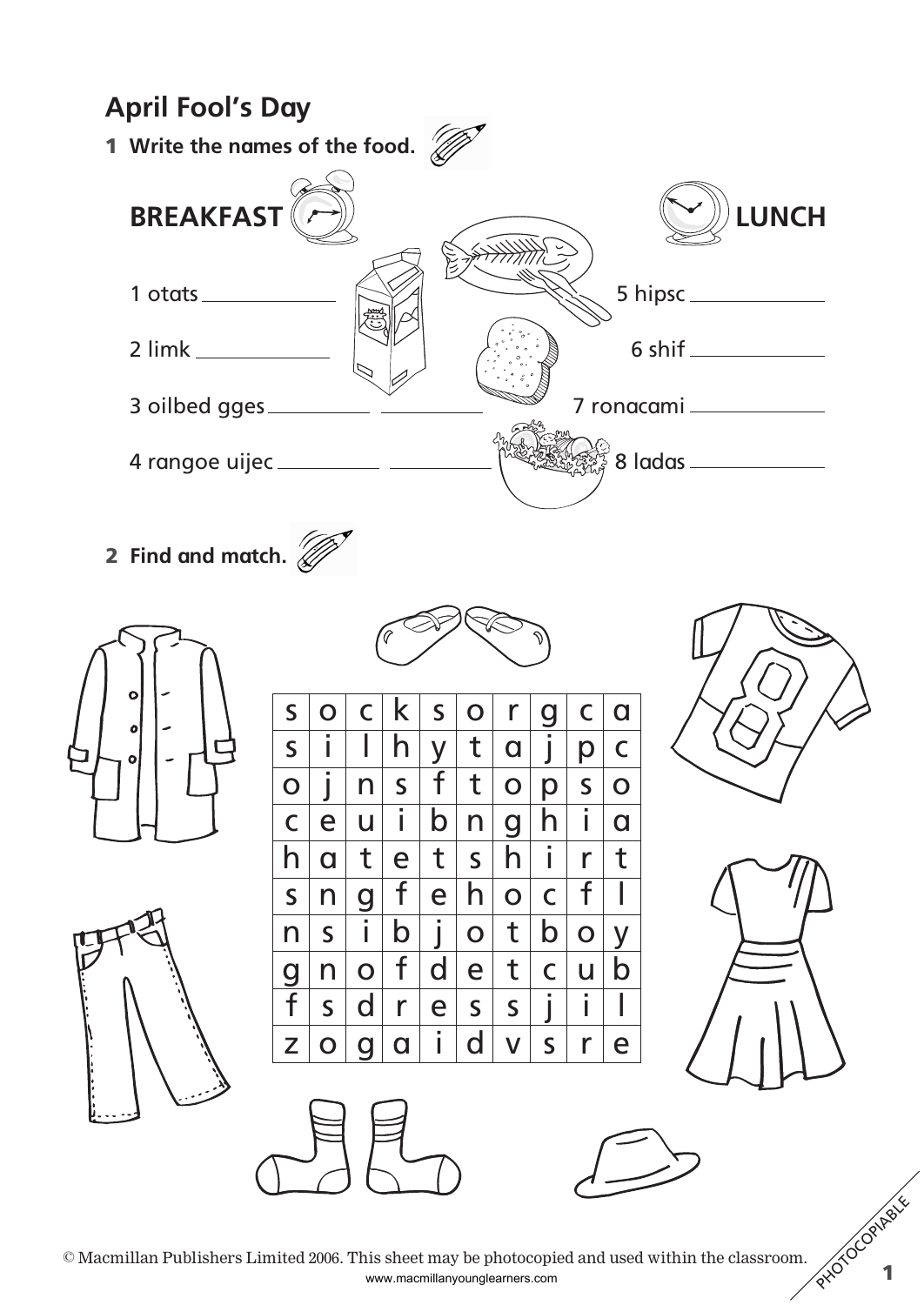## **April Fool's Day**

- 3 **Read the story again. Write true (T) or false (F).**
	- 1 It's Tuesday morning. (Page 2)
	- 2 Matthew and Dad are in the kitchen. (Page 4)
	- 3 It's snowing. (Page 13)
	- 4 The Maths teacher has got some paper and pencils. (Page 14)
	- 5 The children like Maths tests. (Page 15)
- 4 Draw a picture of yourself and write about your clothes.  $\mathcal{W}_\infty$



Today I'm wearing